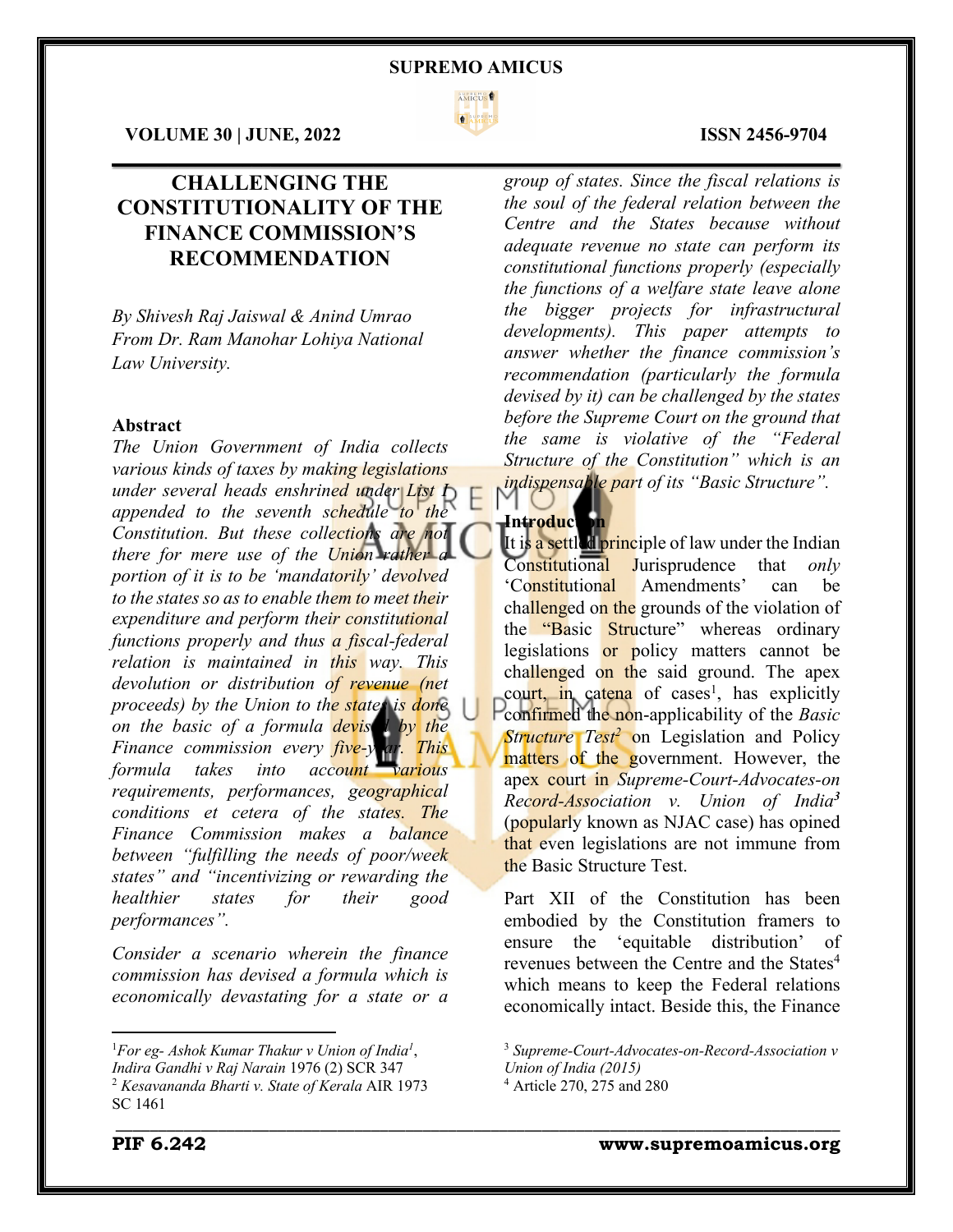

#### **VOLUME 30 | JUNE, 2022 ISSN 2456-9704**

Commission has to take into consideration the fundamental principles governing revenue devolution<sup>5</sup> to ensure fiscal-federalequity and horizontal-balance. An equitable distribution of revenue amongst states reasonably taking into account their 'fiscal needs' and 'developmental performances' in the previous term. 'Horizontal balance' refers to the equitable distribution of revenue between the states considering their needs, poverty, geographical conditions as well as their developmental performances.

There is no fixed or rigid 'revenuedevolution-formula' or 'method' which is binding on the Finance Commission. The Commission is very much free to keep varying the revenue devolution as per the varying needs of states every five years because the states' financial conditions and performances keep changing over the period time. But what is to be kept in mind while enacting any such formula is that any state or states should not be arbitrarily prejudiced or highly discriminated in terms of revenue allotment. A normal here and there will not be of much concern as any formula cannot satisfy all the needs of all the states. Rather what could be problematic is *'a highlyinequitable-devolution'* hampering the fiscal capacity of any state or group of states disabling them to perform their constitutional obligations or welfare-functions. Although such extreme discrimination has not been hitherto witnessed in the Indian Constitutional history but it cannot be altogether ruled out for all future purposes. For example, such radical discrimination may be because of the difference of political

# $\mathcal{L}_\mathcal{L} = \mathcal{L}_\mathcal{L} = \mathcal{L}_\mathcal{L} = \mathcal{L}_\mathcal{L} = \mathcal{L}_\mathcal{L} = \mathcal{L}_\mathcal{L} = \mathcal{L}_\mathcal{L} = \mathcal{L}_\mathcal{L} = \mathcal{L}_\mathcal{L} = \mathcal{L}_\mathcal{L} = \mathcal{L}_\mathcal{L} = \mathcal{L}_\mathcal{L} = \mathcal{L}_\mathcal{L} = \mathcal{L}_\mathcal{L} = \mathcal{L}_\mathcal{L} = \mathcal{L}_\mathcal{L} = \mathcal{L}_\mathcal{L}$

parties ruling at the Central level and the State/ States concerned.

The question arises: *What if the Finance Commission poorly fails in devising such equitable formula and instead devices one which is highly detrimental to the fiscalfederal-structure of the nation which (federal structure6 ) is the part of the basic structure of the Constitution?* The first question automatically leads to a second enquiry viz. *Will the Judiciary, in such scenario, act as a spectator with the rigid attitude of noninterference in policy matters or will it reject the alleged formula devised by experts who* 

*had failed in fulfilling their obligation properly?* This paper does not suggest that the judiciary should devise its own formula to replace that of the experts rather it points out to a situation where judicial interference becomes quintessential wherein states' economic rights are radically jeopardized and ultimately resulting in their economicsubversion. This research work attempts to answer the aforementioned queries in two prospective parts viz.-

**(A)** Whether the Finance Commission's recommendations and policy decisions can be challenged on the ground of the violation of the federal structure of the Constitution of India?

**(B)** What reasons, if at all, can lead to a judicial interference in challenging such policy decisions on the ground of the Basic structure doctrine?

<sup>5</sup> A report in this regard was submitted by Professor Adarkar in the Constituent Assembly in the form of Nehru Adarkar-Report.

<sup>6</sup> In *S.R Bommai v Union of India*, the apex court held that the federal structure of the Indian Constitution is the part of its basic structure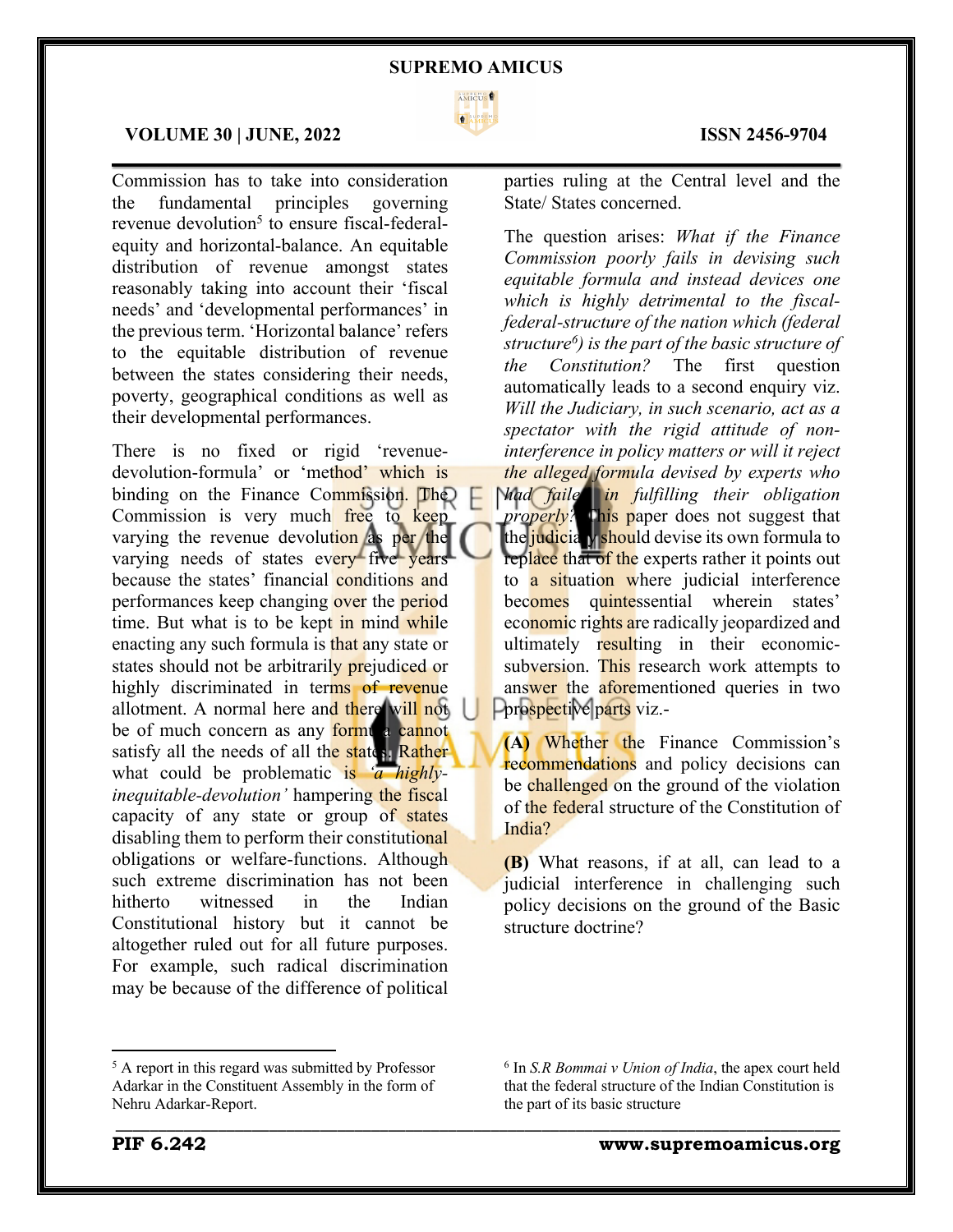

 $\mathcal{L}_\mathcal{L} = \mathcal{L}_\mathcal{L} = \mathcal{L}_\mathcal{L} = \mathcal{L}_\mathcal{L} = \mathcal{L}_\mathcal{L} = \mathcal{L}_\mathcal{L} = \mathcal{L}_\mathcal{L} = \mathcal{L}_\mathcal{L} = \mathcal{L}_\mathcal{L} = \mathcal{L}_\mathcal{L} = \mathcal{L}_\mathcal{L} = \mathcal{L}_\mathcal{L} = \mathcal{L}_\mathcal{L} = \mathcal{L}_\mathcal{L} = \mathcal{L}_\mathcal{L} = \mathcal{L}_\mathcal{L} = \mathcal{L}_\mathcal{L}$ 

\_\_\_\_\_\_\_\_\_\_\_\_\_\_\_\_\_\_\_\_\_\_\_\_\_\_\_\_\_\_\_\_\_\_\_\_\_\_\_\_\_\_\_\_\_\_\_\_\_\_\_\_\_\_\_\_\_\_\_\_\_\_\_\_\_\_\_\_\_\_\_\_\_\_\_\_\_\_\_\_\_\_\_\_\_

### **VOLUME 30 | JUNE, 2022 ISSN 2456-9704**

Coming to the first enquiry viz.-

**(A) Whether the Finance Commission's recommendations and policy decisions can be challenged on the ground of the violation of federal structure of the Constitution?**

Before going into this question it would be indispensable to enquire whether a highly detrimental formula devised by the Finance Commission would lead to violation of a "legal right" of a state as mentioned in Article 131 so as to enable it to invoke the said article. As we know that the disputes between the Centre and the States come within the Original Jurisdiction of the Supreme Court as per Article 131 hence state/states must/be having sufficient grounds to take resort of the said provision of the Constitution. Therefore, another sub-question arises:

# **(A.1)Whether the "revenue-devolutionformula" enunciated by the finance commission can be challenged before the Supreme Court under Article 131?**

This line of argument in this **paper** vould go on to state as to how the issues and matters related to the Finance Commission's recommendation cannot be adjudicated or decided under Article 131 of the Constitution of India because for invoking the said Article

there must be violation of a 'legal right.'7 Article 131 reads as follows:

*"131- Subject to the provisions of this Constitution, the Supreme Court shall, to the exclusion of any other court, have original jurisdiction in any dispute:*

*(a) between the Government of India and one or more States; or"*

*"…….if and in so far as the dispute involves any question (whether of law or fact) on which the existence or extent of a legal right depends".*

The phrase *'legal right'* under Article 131 does not not all economic and political considerations with which the courts of law have no concern.<sup>8</sup> It would exclude question of **policy** in the absence of violation of any Constitutional provision<sup>9</sup> and a policy decision taken by the Government cannot be held unconstitutional for the sole reason that another policy decision would have<sup>10</sup> been wiser, logical, fairer or more scientific.<sup>11</sup> The **Constitution excludes** the matter and questions relating to distribution of revenue from justiciability because the same has been vested in a specific authority<sup>12</sup>(i.e. Finance Commission). Even the eminent Constitutional law expert H.M. Seervai in his famous treatise on Indian Constitution has opined that the matter relating to five-year plans are not justiciable in the court of law.13

initiatives-and-the-role-of-indian-judiciaryinitiatives-and-the-role-of-indian-judiciary/.

<sup>11</sup> *In re Permian Basin Area Rate cases*, 390 U.S. 747 (1968); *State of Madhya Pradesh v. Nandlal Jaiswal*, (1986) 4 S.C.C. 566, 605, 606; *Balco Employees Union v. Union of India*, A.I.R. 2002 S.C. 350. <sup>12</sup> 9 Durga Das Basu, *Commentary on the Constitution of India* 9379 (9d ed., LexisNexis 2017). <sup>13</sup> H.M. Seervai, *Constitutional Law of India: A Critical Commentary* 2626 (4d ed., Universal Law Publishing 2015).

<sup>7</sup> VN Shulka, Constitution of India (514-519), EBC Publications 12<sup>th</sup> Edition 2013.

<sup>8</sup> Durga Das Basu, *Commentary on the Constitution of India* 9379 (9d ed., LexisNexis 2017).

<sup>9</sup> *State of Rajasthan v. Union of India*, A.I.R. 1977 S.C. 1361.

<sup>&</sup>lt;sup>10</sup> Dr. Uday Shankar & Saurabh Bindal, Policy Initiatives and the Role of Indian Judiciary, SCC Online Blog (february 5, 2020, 7:12 PM), https://blog.scconline.com/post/2016/05/19/policy-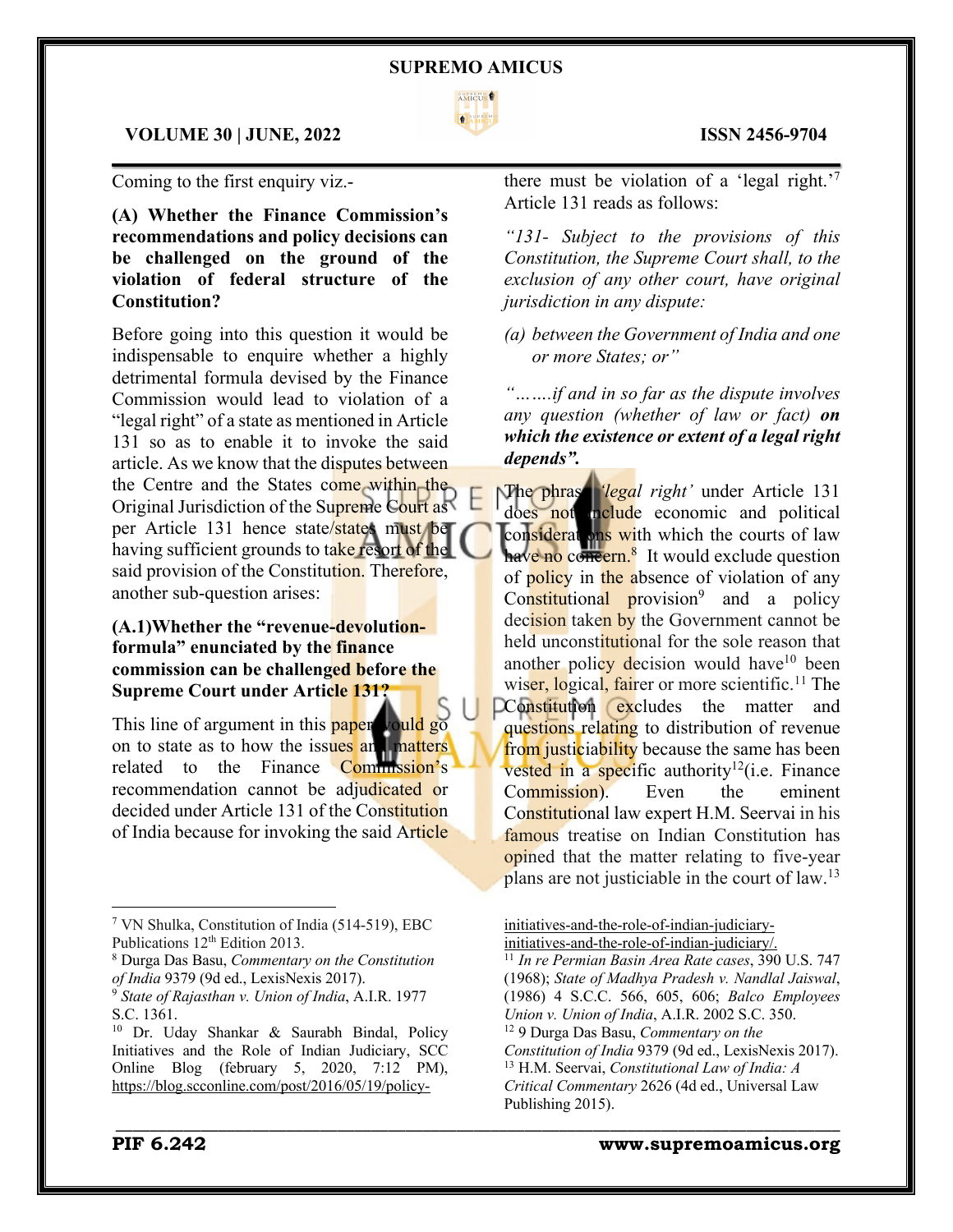

 $\mathcal{L}_\mathcal{L} = \mathcal{L}_\mathcal{L} = \mathcal{L}_\mathcal{L} = \mathcal{L}_\mathcal{L} = \mathcal{L}_\mathcal{L} = \mathcal{L}_\mathcal{L} = \mathcal{L}_\mathcal{L} = \mathcal{L}_\mathcal{L} = \mathcal{L}_\mathcal{L} = \mathcal{L}_\mathcal{L} = \mathcal{L}_\mathcal{L} = \mathcal{L}_\mathcal{L} = \mathcal{L}_\mathcal{L} = \mathcal{L}_\mathcal{L} = \mathcal{L}_\mathcal{L} = \mathcal{L}_\mathcal{L} = \mathcal{L}_\mathcal{L}$ 

\_\_\_\_\_\_\_\_\_\_\_\_\_\_\_\_\_\_\_\_\_\_\_\_\_\_\_\_\_\_\_\_\_\_\_\_\_\_\_\_\_\_\_\_\_\_\_\_\_\_\_\_\_\_\_\_\_\_\_\_\_\_\_\_\_\_\_\_\_\_\_\_\_\_\_\_\_\_\_\_\_\_\_\_\_

## **VOLUME 30 | JUNE, 2022 ISSN 2456-9704**

Moreover, the expert committee in the Constituent Assembly has also stated that the Commission would act as an arbitrator and its decision would be final<sup>14</sup> thereby suggesting that the law courts should not interfere in such matters.

# **(A.2) Approach of Non-intervention by Indian Judiciary in Tax, Economic and policy Matters**

It is an established principle of law that *only* Constitutional Amendments can be challenged on the ground of violation of the Basic Structure of the Constitution and not legislations or fiscal policy  $\frac{m_{\text{at}}}{m_{\text{at}}}}$ formula once accepted by any government becomes  $law^{16}$  as per the Finance Act. So, a Finance Commission's recommendation after its acceptance by the government is merely a 'law. A combined reading of the Article 270, 275 and 280 of the Constitution of India suggest that the same cannot be challenged on the ground of it being in violation of the Basic Structure of the Constitution rather it can only be challenged on the ground of violations of the provisions of the Constitution. It is a well-recognized constitutional rule and practice that legislations are challenged only if they violate any constitutional provision and Constitutional Amendments are challenged if they violate the basic structure of the Constitution as laid down in *Kesavananda* 

*bharti v. State of Kerala* and supplanted by many subsequent decision of the apex court.

Moreover, it has been settled that the judiciary should not interfere in policy matters of the government.<sup>17</sup> The devolution of revenue to the states by the Union Government based on Finance Commission's recommendation is completely a policy matter and the same should be left with the wisdom of the policy-makers. Furthermore, in tax and economic matters judiciary must restrain itself from interfering and indulging in law-making and these matters should be viewed with greater latitude.<sup>18</sup> The greater the **policy** content of a dispute, the more reluctant the court must be to hold the said policy decision as unreasonable in law.<sup>19</sup> A formula devised by the Commission may be imperfect but the same is not necessarily unr<mark>eason</mark>able <mark>in a</mark> legal sense.<sup>20</sup>

Further, in the exercise of the power of judicial review, courts cannot and do not enquire into the "questions of wisdom" behind a legislative measure. The viability of any Formula has to be decided by the experts in the Finance Commission and the task of the court is the interpretation of laws and adjudication of their validity but not to approve nor disapprove legislative *policy*. 21Hence any policy related decision taken by the Government is not liable to  $interference<sup>22</sup>$  unless and until the Court is satisfied that the law-making authority or

<sup>18</sup> *R. K. Garg v. Union of India*, (1981) 4 S.C.C. 675.

<sup>19</sup> *R v. Ministry of Defence*, [1996] Q.B. 517, 556.

<sup>14</sup> H.K. Paranjape, *Task of the Ninth Finance Commission: The Planning Commission Tangle*, 23 (38) E.P.W. 1953-58 (1988).

<sup>15</sup> *V. C. Shukla v. State Delhi Administration*, A.I.R. 1980 S.C. 1382 (1418).

<sup>16</sup> *Dhiresh Chandra Dutta v. State of Tripura*, 1999 1 Gau. L.R. 98.

<sup>17</sup> *Fertilizer Corporation Kargar Union v. Union of India*, 1981 S.C.R. (2) 52, *State of Madhya Pradesh v. Nandlal Jaiswal*, (1986) 4 S.C.C. 566.

<sup>20</sup> *Fawcett Properties Ltd. v. Buckingham County Council*, (1961) A.C. 636; *Taiarora v. Minister of Justice*, (1995) 1 N.Z.L.R. 411.

<sup>21</sup> *Keshavananda Bharati v. State of Kerala*, A.I.R. 1973 S.C. 1461, 1534.

<sup>22</sup> *Akhil Bharat Goseva Sangh v. State of Andhra Pradesh*, (2006) 4 S.C.C. 162.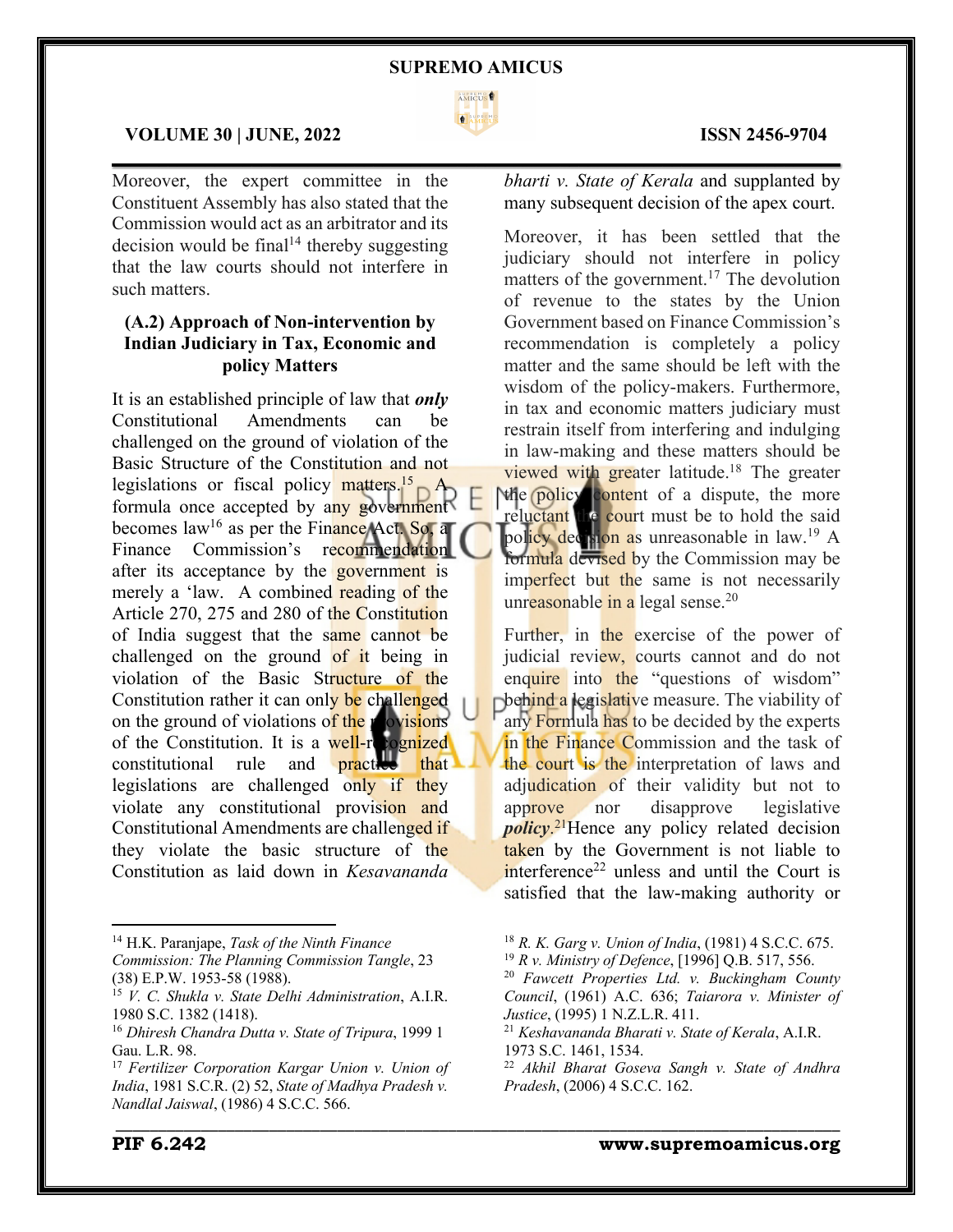

 $\mathcal{L}_\mathcal{L} = \mathcal{L}_\mathcal{L} = \mathcal{L}_\mathcal{L} = \mathcal{L}_\mathcal{L} = \mathcal{L}_\mathcal{L} = \mathcal{L}_\mathcal{L} = \mathcal{L}_\mathcal{L} = \mathcal{L}_\mathcal{L} = \mathcal{L}_\mathcal{L} = \mathcal{L}_\mathcal{L} = \mathcal{L}_\mathcal{L} = \mathcal{L}_\mathcal{L} = \mathcal{L}_\mathcal{L} = \mathcal{L}_\mathcal{L} = \mathcal{L}_\mathcal{L} = \mathcal{L}_\mathcal{L} = \mathcal{L}_\mathcal{L}$ 

### **VOLUME 30 | JUNE, 2022 ISSN 2456-9704**

institution has acted arbitrarily or in utter ignorance or violation of the fundamental rights.23

# **In Economic Considerations the court**  *doesn't* **put itself in the shoes of the Experts**

Formulation of an economic policy is considered to be a function of experts<sup>24</sup> and the courts do not weigh it on its pros and cons or its beneficial disposition rather the same can only be checked only on the grounds of *'Arbitrariness'*, *'Constitutionality'* or *'it being in violation of any statute'*. <sup>25</sup> Hence, in the context of the dynamic economic scenario, the expertise of people dealing with the subject concerned should not be interfered with.<sup>26</sup> Once it is **proved** that the authority acted within their vires then the Constitution does not allow the court to advice or direct the executive in the matters of policy<sup>27</sup> or to supplant the **ideas** of experts with its own views.<sup>28</sup>

The devising of 'revenue-devolutionformula' is a complex economic function based on experimentations and empirics hence its validity cannot be tested on any strait-jacket formula.<sup>29</sup> Even if a policy is unscientific or illogical these errors are not subject to judicial review, rather they can be declared void only on the ground of 'arbitrary

<sup>23</sup> *K. Narayanan v. State of Karnataka*, A.I.R. 1994 S.C. 55.

- <sup>24</sup> *Peerless General Finance and Investment Co. Ltd. v. R.B.I.,* (1992) 2 S.C.C. 343.
- <sup>25</sup> *State of Punjab v. Ram Lubhaya Bagga,* A.I.R. 1998 S.C. 1703.

<sup>26</sup> *Bhavesh D. Parish v. Union of India,* (2000) 5 S.C.C. 471.

<sup>27</sup> *Asif Hamid v. State of J & K,* A.I.R. 1989 S.C. 1899.

<sup>28</sup> *Shri. Sitaram Sugar Company Limited v. Union of India,* 1990 S.C.R. (1) 909.

<sup>29</sup> *Metropolis Theater Co. v. City of Chicago*, 228 U.S. 61 (1913).

exercise of power'.30 Moreover, the court cannot invalidate a policy-decision taken by any Government merely because another policy decision would have been better, fairer, scientific or more logical.<sup>31</sup> While exercising the power of judicial review, the court should not be ignorant of the *"practical needs of the Government"* and the window must be left open for "trial and error" because the Constitutional Law, like other mortal contrivances, has to take some chances.32

Moreover, a revenue devolution formula cannot be struck down merely because there is a variation or contradiction<sup>33</sup> with the previous formula. Even in the past, the courts have refused to interfere with economic policy or directions given by Reserve Bank of India<sup>34</sup> and findings of expert bodies like pay commissions.35 In the *Bank Nationalization case*<sup>36</sup> the argument that nationalization of banks is against public interest was not accepted by the apex Court because that issue pertain to the **economic policy of** the Government **Ewhose wisdom was not the concern of the** Court.

Now we would posit our question again: *What if the Finance Commission poorly fails in devising an equitable formula and enacts one which is highly detrimental to the fiscal-*

\_\_\_\_\_\_\_\_\_\_\_\_\_\_\_\_\_\_\_\_\_\_\_\_\_\_\_\_\_\_\_\_\_\_\_\_\_\_\_\_\_\_\_\_\_\_\_\_\_\_\_\_\_\_\_\_\_\_\_\_\_\_\_\_\_\_\_\_\_\_\_\_\_\_\_\_\_\_\_\_\_\_\_\_\_

- <sup>34</sup> *Peerless General Finance and Investment Co. Ltd. v. R.B.I.*, A.I.R. 1992 S.C. 1033.
- <sup>35</sup> *K. Vasudevan Nair v. Union of India*, 1991 Supp. (2) S.C.C. 134.
- <sup>36</sup> *R.C. Cooper v. Union of India*, A.I.R. 1970 S.C. 564.

#### **PIF 6.242 www.supremoamicus.org**

<sup>30</sup> *Id.*

<sup>31</sup> *In re Permian Basin Area Rate cases*, 390 U.S. 747 (1968).

<sup>32</sup> *Keshavananda Bharati v. State of Kerala*, A.I.R. 1973 S.C. 1461, 1535.

<sup>33</sup> *T.N. Education Deptt. Ministerial and General Subordinate Services Assn. v. State of Tamil Nadu*, (1980) 3 S.C.C. 97.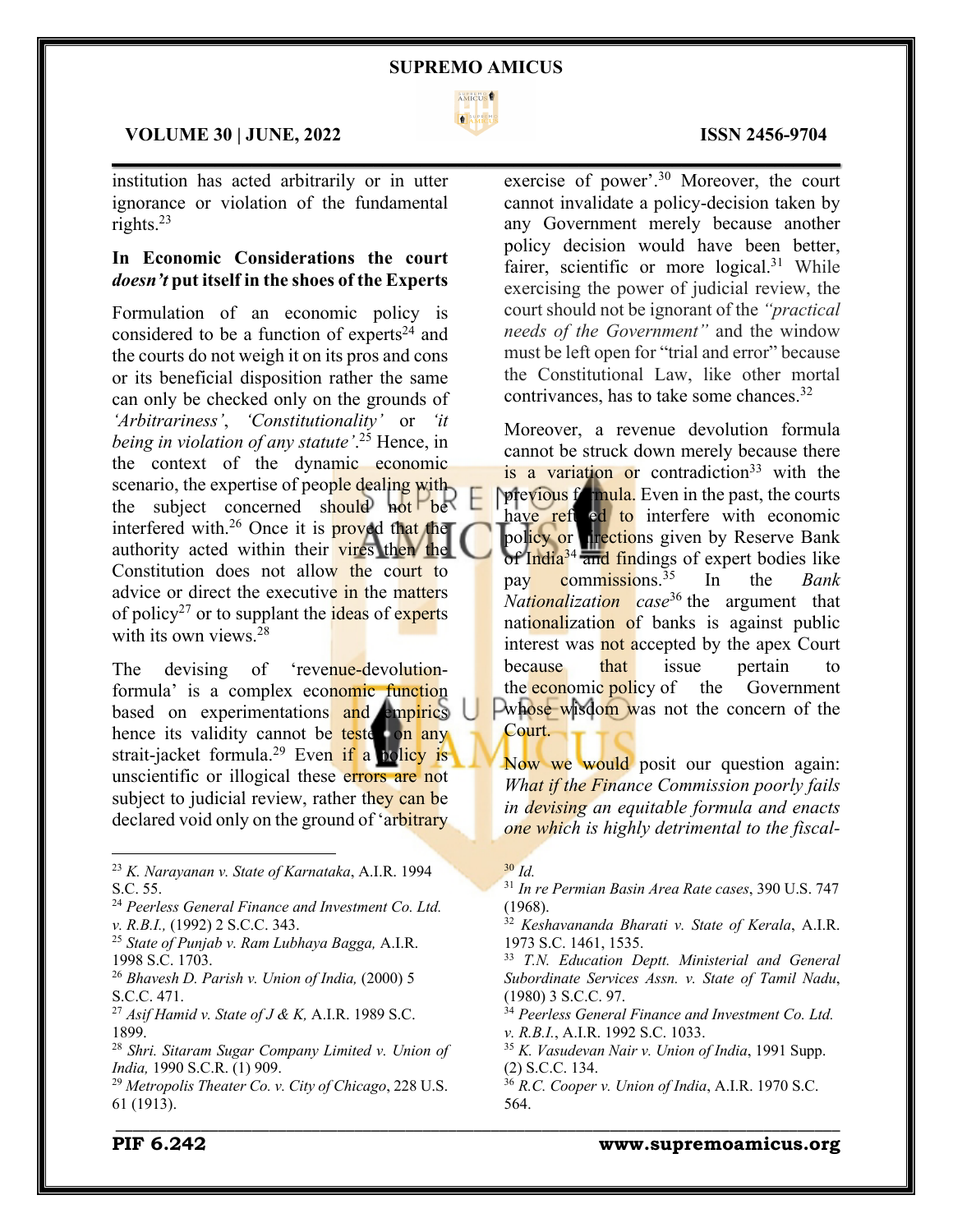

 $\mathcal{L}_\mathcal{L} = \mathcal{L}_\mathcal{L} = \mathcal{L}_\mathcal{L} = \mathcal{L}_\mathcal{L} = \mathcal{L}_\mathcal{L} = \mathcal{L}_\mathcal{L} = \mathcal{L}_\mathcal{L} = \mathcal{L}_\mathcal{L} = \mathcal{L}_\mathcal{L} = \mathcal{L}_\mathcal{L} = \mathcal{L}_\mathcal{L} = \mathcal{L}_\mathcal{L} = \mathcal{L}_\mathcal{L} = \mathcal{L}_\mathcal{L} = \mathcal{L}_\mathcal{L} = \mathcal{L}_\mathcal{L} = \mathcal{L}_\mathcal{L}$ 

### **VOLUME 30 | JUNE, 2022 ISSN 2456-9704**

*federal-structure of the nation? Wouldn't that be a violation of the basic structure of the Constitution?* This leads us to another line of argument viz. -

# **(B) What reasons, if at all, can lead to a judicial interference in challenging such policy decisions on the ground of the Basic structure doctrine?**

Another line of argument is that the Indian Courts, in several cases, have held that they would not hesitate to interfere and decide upon policy matters taken by the government if the same are *malafide*, capricious or arbitrary. Such category of cases can be further divided into two categories: *(a) first being the matters pertaining to the general policy decisions of the government; (b) and the other being the issues and matters pertaining to the fiscal policies of the state.* In the former category, when such policy decisions are mala fide, arbitrary, or contravenes the law of the land the Indian courts have widened the ambit of its power of judicial review whereas in the latter category, the scope of such judicial scrutiny is far narrower.

The financial arrangement enshrined under Part XII of the Indian Constitution has been framed by the Constitution makers in such a manner so as to ensure an "equitable" distribution" of the revenues between the Centre and the states and amongst states.37 Equitable distribution means such devolution of net proceeds<sup>38</sup> which can meet the needs of the states (especially the poor and weaker

ones) as well as incentivize the 'goodperforming-states'. So one can also argue in the light of the same that the 'equitabledistribution-rights' of any state may be violated if Finance Commission acts arbitrarily, unreasonably or capriciously with complete or substantial disregard to the needs of the States or if the Commission propounds any devolution formula which brazenly violates the fundamental principles of revenue devolution such as Progressivity, Elasticity, Adequacy, responsibility etc. And such violation of 'equitable-distributionright' would lead to the violation of a *'legal right'* as embodied under Article 131. Hence, once a state/ states *prima facie* show/s before the Supreme Court that its 'legal right' has been violated then Article 131 can be invoked and the apex court would adjudicate the matter.

Ultimately such adjudication would automatically lead to the adjudication over the constitutionality of the *'revenuedevolution-formula'* as devised by the **Prinance Commission.** If the formula enacted by the Finance commission violates the *'equitable rights'* of the states then that would automatically be a violation of a legal right, as the phrase *'legal right'* incorporates 'equitable rights' as well<sup>39</sup> and violation of those equitable rights of the states would ultimately tantamount to 'outraging the federal features of the Constitution' which is a part of its Basic Structure<sup>40</sup>.

<sup>37</sup> Indian Const. arts. 264-281.

<sup>38</sup> Article 279(1) of the Indian Constitution defines net proceeds as: *"net proceeds means in relation to any tax or duty, the proceeds thereof reduced by the cost of collection, and for the purposes of those provisions the net proceeds of any tax or duty or any part of any tax or duty, in or attributable to any area* 

*shall be ascertained and certified by the Comptroller and Auditor –General of India, whose certificate shall be final."*

<sup>39</sup> *Dominion of Canada v. Province of Ontario, (1910) A.C.637,647.*

<sup>40</sup> *I.R. Coelho v. State of Tamil Nadu,* A.I.R. 2007 S.C. 861.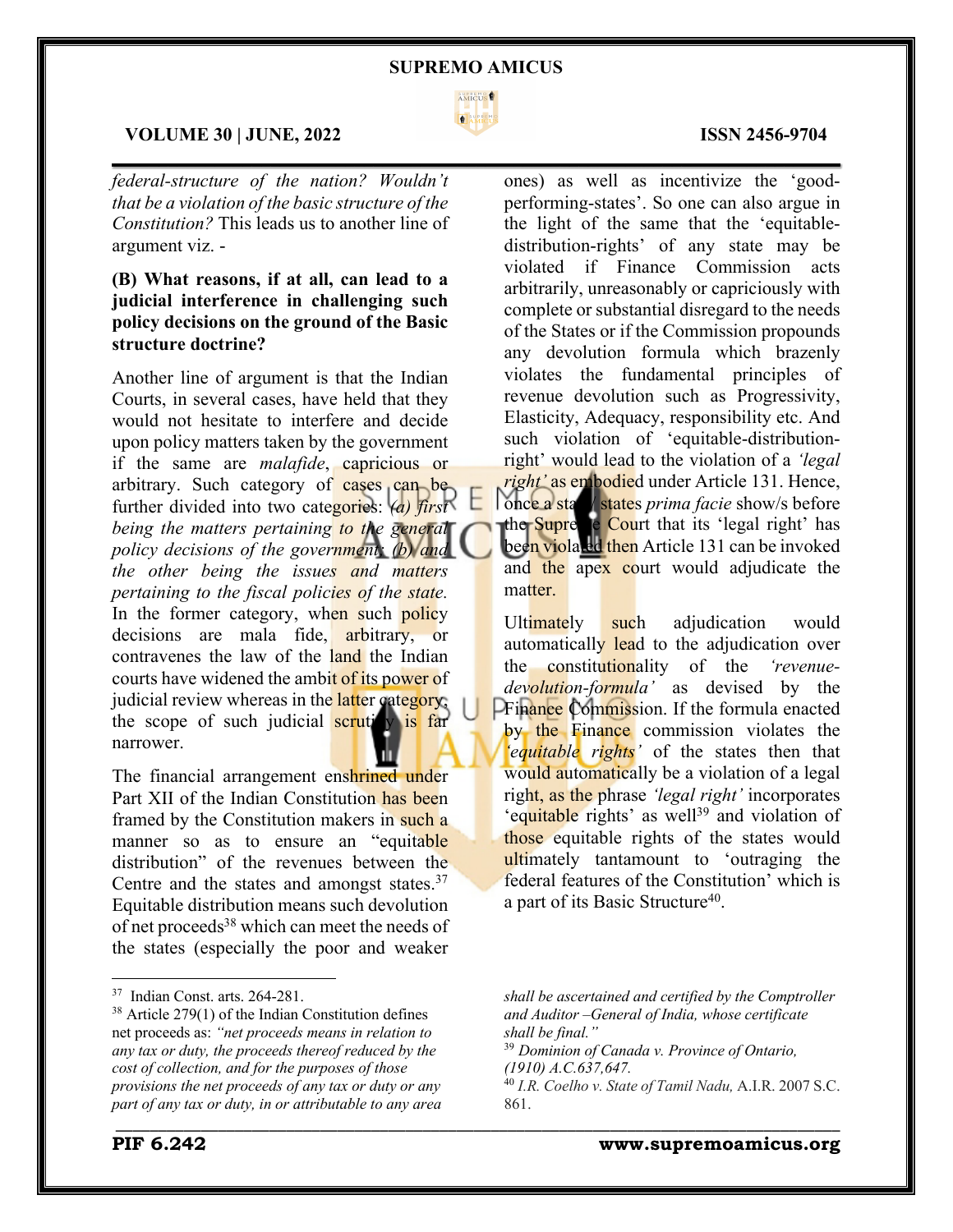

 $\mathcal{L}_\mathcal{L} = \mathcal{L}_\mathcal{L} = \mathcal{L}_\mathcal{L} = \mathcal{L}_\mathcal{L} = \mathcal{L}_\mathcal{L} = \mathcal{L}_\mathcal{L} = \mathcal{L}_\mathcal{L} = \mathcal{L}_\mathcal{L} = \mathcal{L}_\mathcal{L} = \mathcal{L}_\mathcal{L} = \mathcal{L}_\mathcal{L} = \mathcal{L}_\mathcal{L} = \mathcal{L}_\mathcal{L} = \mathcal{L}_\mathcal{L} = \mathcal{L}_\mathcal{L} = \mathcal{L}_\mathcal{L} = \mathcal{L}_\mathcal{L}$ 

## **VOLUME 30 | JUNE, 2022 ISSN 2456-9704**

Besides this, the court has the power to prevent an unreasonable experimentation $41$ and the same can be struck down on the ground of unreasonableness,42 capriciousness or arbitrariness.43

Where the State policy is in conflict with the Constitution, courts have to determine whether the State has failed to give effect to its constitutional obligations<sup>44</sup> and if the state fails in doing so the court is obliged to declare the same as unconstitutional even if that declaration amounts to encroachment into the executive's domain because such intrusion is mandated by the constitution *itself* and there arises *no* invocation of the *separation of powers* doctrine.45

Moreover, the criteria for distribution between states must not substantially affect the 'horizontal-fiscalfederal' principle. In an explicit "recognition" of vertical and horizontal imbalances", the Constitution of India embodies some 'enabling' as well as 'mandatory provisions<sup>, 46</sup> to address the same by revenuetransfer from the Union to the States.<sup>47</sup> And when the 'mandatory provision<sub>s</sub>'(Article 270) would be violated in an arbitrary manner defeating the very purpose of those provisions then there would arise a question for safeguarding the federal structure of the Indian Constitution.

**B.1 The Finance Commission' recommendation becomes 'law' once it is accepted by the Union and the same can be challenged on the ground of Basic Structure Doctrine**

In this paper what we are talking to challenge before the Supreme Court is the finance Commission's Recommendation. The Recommendation *per se* would not be brought before the Supreme Court for its adjudication rather the accepted recommendation which becomes law after its acceptance would be challenged because as we know that the mere recommendation is just an unenforceable policy until accepted by the Government. Further submission would show how the Finance commission's recommendation becomes 'law' so as to be challengeable constitutionally.

Clause (2) of Article 270 of the Constitution tells that the net proceeds *'shall'* be distributed among the states in such a manner as may be *"prescribed"* in the manner provided in clause (3). After this, clause (3) goes on to define the word 'prescribed'. As per clause (3), 'prescribed' means-

- *(i) "Until a Finance Commission has been constituted, prescribed by the President by order, and"*
- *(ii) "After a Finance Commission has been constituted, prescribed by the President by order after considering the recommendations of the Finance Commission."*

For our purpose we are concerned with the meaning of the word 'prescribed' as embodied in sub-clause (ii) of Article 270(3). As per the combined reading of clause(1),(2) and sub clause (ii) of clause (3) of the said Article, the distribution of net proceeds shall be prescribed by an order passed by the

<sup>41</sup> B.H. Siegan, *Economic Liberties and the* 

*Constitution* (2d ed., Transaction Publishers 2005). <sup>42</sup> *New State Ice Co. v. Liebmann*, 285 U.S. 262 (1932).

<sup>43</sup>*Chandler v. Florida*, 449 U.S. 560 (1981).

<sup>44</sup> Indian Const. arts. 270, 275 and 280.

<sup>45</sup> *Minister of Health v. Treatment Action Campaign*, 2002 (5) S.A. 721.

<sup>46</sup> Indian Const. arts. 270 & 275.

<sup>47</sup> Indian Const. arts. 268-293.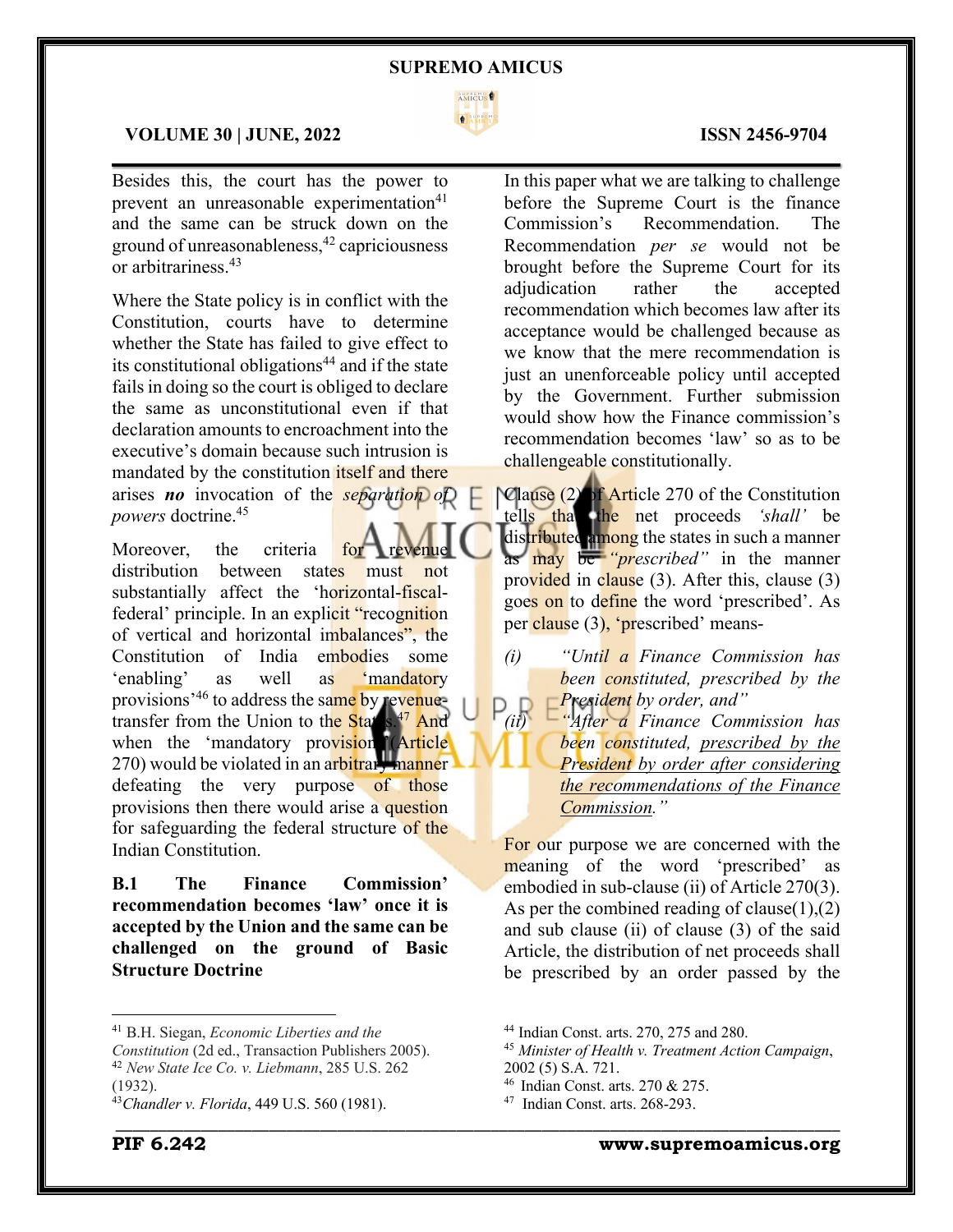

 $\mathcal{L}_\mathcal{L} = \mathcal{L}_\mathcal{L} = \mathcal{L}_\mathcal{L} = \mathcal{L}_\mathcal{L} = \mathcal{L}_\mathcal{L} = \mathcal{L}_\mathcal{L} = \mathcal{L}_\mathcal{L} = \mathcal{L}_\mathcal{L} = \mathcal{L}_\mathcal{L} = \mathcal{L}_\mathcal{L} = \mathcal{L}_\mathcal{L} = \mathcal{L}_\mathcal{L} = \mathcal{L}_\mathcal{L} = \mathcal{L}_\mathcal{L} = \mathcal{L}_\mathcal{L} = \mathcal{L}_\mathcal{L} = \mathcal{L}_\mathcal{L}$ 

### **VOLUME 30 | JUNE, 2022 ISSN 2456-9704**

president and such order shall be passed after considering the recommendation of the Finance Commission. As we have hitherto known that the "revenue-devolution-formula and method" devised by the Finance commission would be there in such recommendation and the order of the President would be a "law" and would be binding on the Union Government. Moreover, the Finance Commission's recommendation once accepted becomes binding on the government.<sup>48</sup>

When the recommendation of the Finance Commission is accepted by the Union government there arises 'legitimate' expectation' on the part of various state governments. Hence, any arbitrary deviation from execution of such recommendation will lead to the violation of the 'Doctrine of legitimate expectation' and would ultimately affect Fiscal-Federal Principles embodied in the Constitution. Dr. D.D. Basu has specifically opined in this regard that the recommendation of the Finance Commission gives rise to the legitimate expectation for the States and "*any arbitrary refusal to carry out the recommendation of the Finance Commission may be suicidal step against the Federal System".49*

It was also strongly advocated during the Constituent Assembly Debates that it would be unwise to deviate from the Finance Commission Recommendation unless it seems to be patently erroneous.<sup>50</sup>

Therefore, in summary, this line of argument shows that the Finance Commission's recommendation can be challenged before

the Supreme Court on the ground that the Finance Commission's recommendation becomes 'law' after it is passed by the President via an order under Article 270 and this 'law' can be challenged<sup>51</sup> on the ground of the violation of federal structure which is a part of the Basic structure of the Constitution. As the *Supreme Court Advocates on Record Assn. v Union of India* case has clarified that even law other than constitutional amendments can be challenged on the basis of basic structure doctrine.

This adjudication would be done by the apex court under Article 131 and states would have **to show that their** "legal right" (as mentioned in the said article) has been violated.

# **Conclusion**

While devising the revenue devolution formula for distribution of taxes between the states or provinces, the Commission ought to keep in mind the fundamental rules and principles for the revenue-devolution. Drastic or substantial violation of such rules are Pdetrimental to the fiscal-federal structure of the Country which ultimately violates the Basic structure of the constitution and the same must be challenged.

As mentioned earlier in this paper when a formula devised by the finance Commission *substantially* or *only* includes the *'performance based criteria'* for revenue devolution then it acts in detriment to the weaker and poorer states who couldn't perform because of their meagre resources, marginal infrastructure or harsh geographical conditions. Such formula would be unhealthy

*Constitution of India* 245 (8d ed., Lexis Nexis 2011). <sup>50</sup> 14th Finance Commission Report, vol. 1, Chap. 8,  $90^{\circ}$ 

<sup>48</sup> *Dhiresh Chandra Dutta v. State of Tripura*, 1999 1 Gau. L.R. 98, *Tripura government Employees Federation v. State of Tripura,* (1996) 3 Gau. L.R.227.

<sup>49</sup> 8 Durga Das Basu, *Commentary on the* 

<sup>51</sup> *Supra 3.*